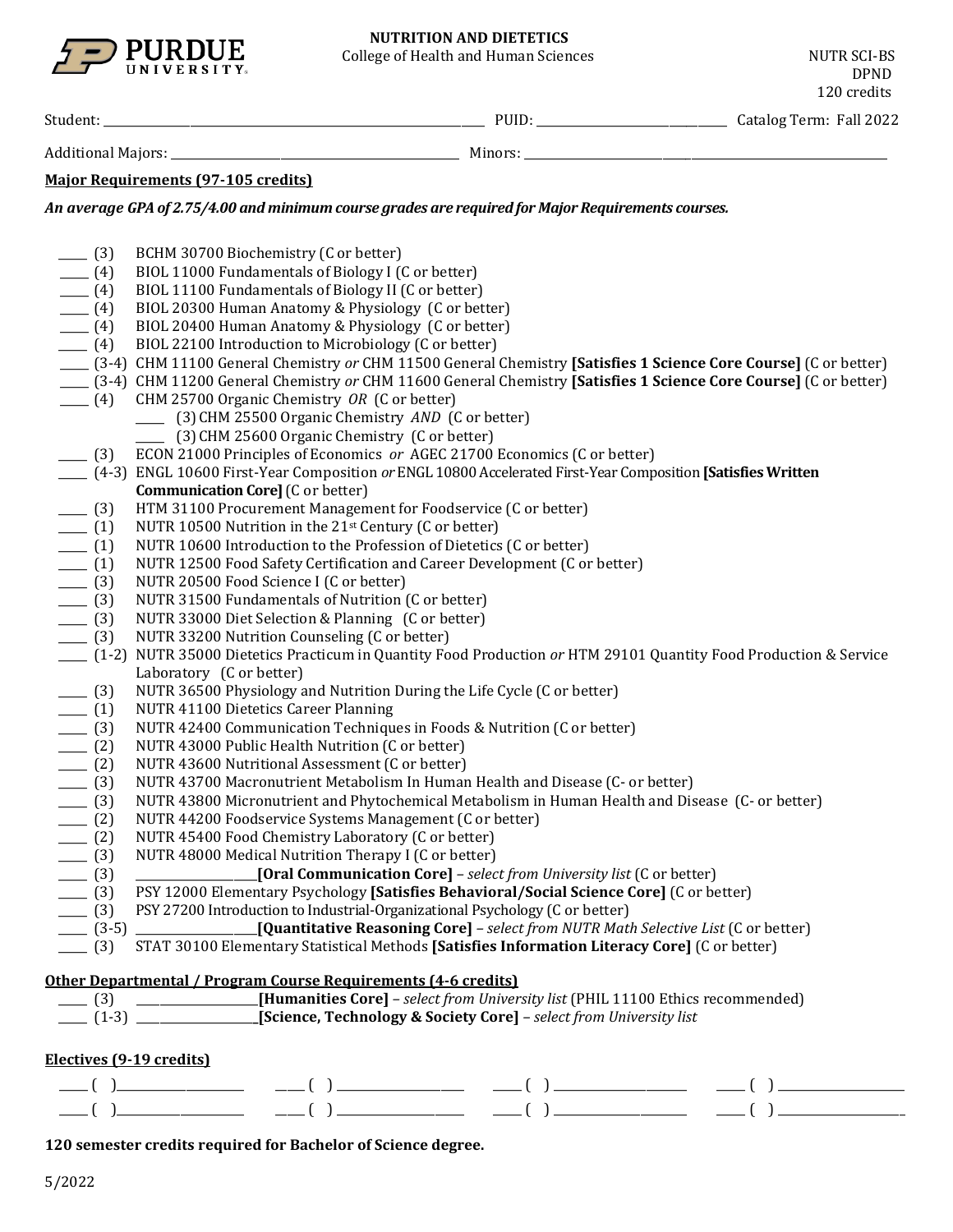University Foundational Learning Outcomes List: <https://www.purdue.edu/provost/students/s-initiatives/curriculum/courses.html>

NUTR Math Selective List<br>MA 15300 College

- MA 15300 College Algebra<br>MA 15555 Ouantitative Rea
- MA 15555 Quantitative Reasoning<br>MA 15800 Precalculus Functions
- MA 15800 Precalculus Functions and Trigonometry<br>MA 16010 Applied Calculus I
- MA 16010 Applied Calculus I<br>MA 16020 Applied Calculus II
- MA 16020 Applied Calculus II<br>MA 16100 Plane Analytic Georg
- MA 16100 Plane Analytic Geometry and Calculus I<br>MA 16200 Plane Analytic Geometry and Calculus II
- MA 16200 Plane Analytic Geometry and Calculus II<br>MA 16500 Analytic Geometry and Calculus I
- MA 16500 Analytic Geometry and Calculus I<br>MA 16600 Analytic Geometry and Calculus II
- Analytic Geometry and Calculus II

A student may elect the Pass / Not-Pass (P/NP) grading option for elective courses only, unless an academic unit requires that a specific departmental course/s be taken P/NP. Students may elect to take University Core Curriculum courses P/NP; however, some major Plans of Study require courses that also fulfill UCC foundational outcomes. In such cases, students may not elect the P/NP option. A maximum of 24 credits of elective courses under the P/NP grading option can be used toward graduation requirements. For further information, students should refer to the College of Health and Human Sciences P/NP Policy.

Students are encouraged to use this advising worksheet as a resource when planning progress toward completion of degree requirements. An Academic Advisor may be contacted for assistance in interpreting this worksheet. This worksheet is not an academic transcript, and it is not official notification of completion of degree or certificate requirements. The University Catalog is the authoritative source for displaying plans of study. The student is ultimately responsible for knowing and completing all degree requirements

DPND 5/2022